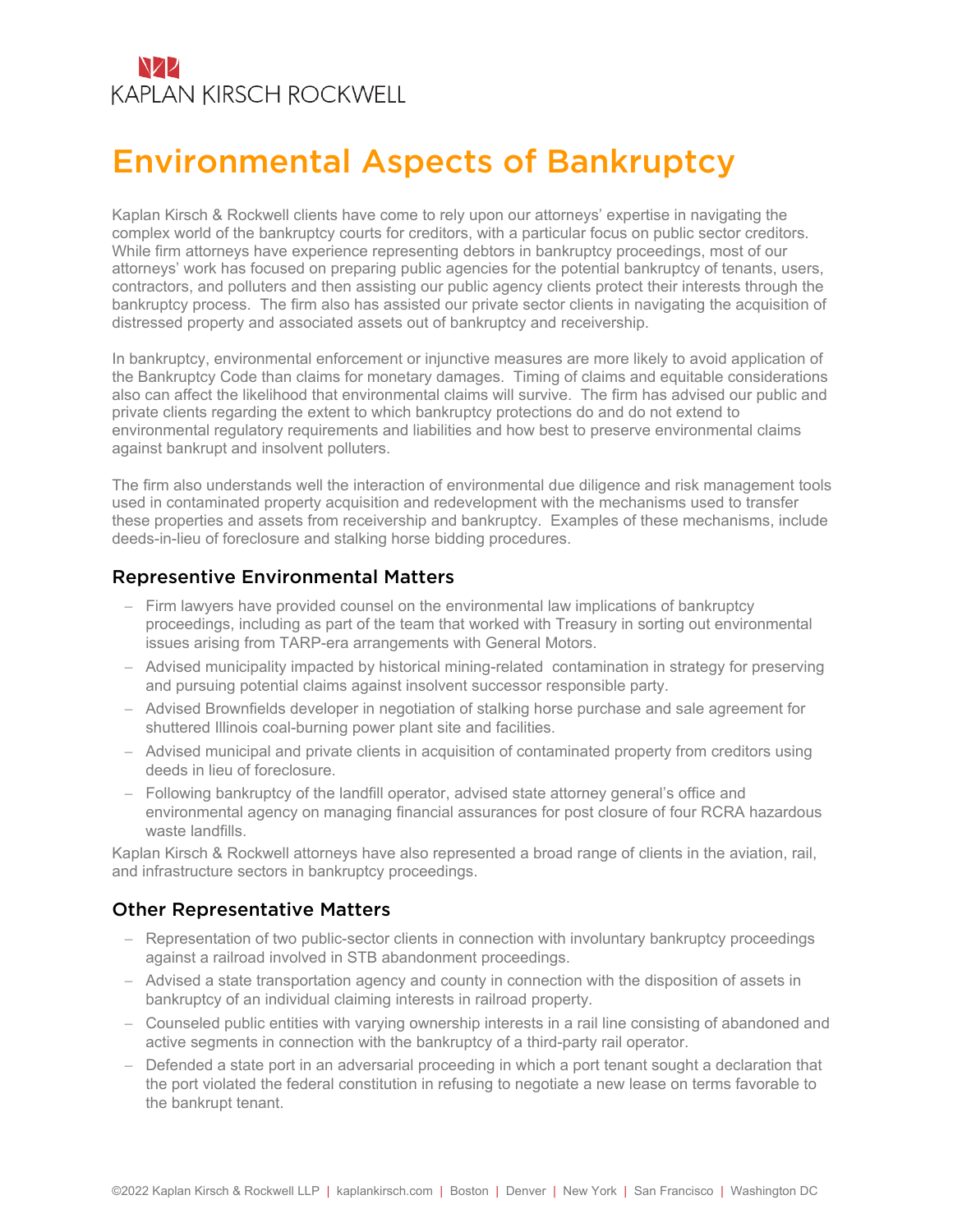### NZZ **KAPLAN KIRSCH ROCKWELL**

- Represented a state transit agency in bankruptcy court when commuter bus operator's filed for bankruptcy and was seeking to hold onto the State-owned buses and use the State awarded contracts to buy its way out of bankruptcy.
- Negotiated the assignment of State Contracts with commuter bus operator and the recovery of the buses owned by the State.
- Filed various claims in Bankruptcy Court on behalf of a State transit agency where vendors filed bankruptcy and failed to return fare media given to vendors on consignment to sell and failed to account for the proceeds from the sales.
- Represented rail industry clients railroads and other affected parties in rail reorganization proceedings in both Bankruptcy Court and in related service-preservation proceedings at the Surface Transportation Board and its predecessor agency, focusing on ensuring that all parties place the public interest in preservation of rail service over the interests of creditors and others.
- Represented rail shipper in rail reorganization proceeding where Trustee and railroad sought to use the bankruptcy to eliminate essential service to plants served by the railroad in reorganization.
- Advised public sector rail transit agency on potential remedies available and procedures to follow in the event of bankruptcy of a contract operator.
- Represented multiple large airports—including several large hub airports—in almost all airline bankruptcies since 2001, including the Frontier, TWA, ATA, Vanguard, Midway, United, Independence, US Airways (I & II), Delta, Northwest, and American Airlines Chapter 11 proceedings.
- Assisted airports in securing uninterrupted flow of PFCs, post-petition payments, and related airport operations.
- Advised large hub airport in matters related to potential filing under Chapter 9 by the local municipality in which the airport was located.
- Represented large hub airport in work out of airline lease of special facility-financed terminal, resulting in bonds remaining outstanding and airline continuing operations at the airport.
- Represented several airports in restructuring of fuel farm leases to hub carriers to allow continual fueling operations during airline bankruptcies.
- Defended large hub airport in litigation initiated by bond trustee resulting in bankruptcy-based rejection of special facility lease that triggered a default in underlying special facility bonds used to finance construction of hangar complex.
- Represented airports in rental car bankruptcy cases involving a multitude of matters, including protecting airport interests with respect to environmental claims, objecting to sales of assets that would have resulted in an unwanted concentration of companies at the airport, and negotiating the assumption of certain on-airport contracts.
- Structured a complex airport management agreement to anticipate bankruptcy-centered issues to maximize airport owner/operator power and avoid operational disruptions.
- Represented major hub airports to obtain ex officio status on Official Committee of Unsecured Creditors and represented airports' interests on committee, assisting in committee analysis and oversight of labor and fleet restructurings of subject airlines.
- Pursued claims of a large hub airport related to rejection of use and lease agreements in excess of \$1 billion.
- Structured and negotiated new use agreements with carriers under bankruptcy protection.
- Pursued litigation against airlines regarding whether certain agreements are leases or financing arrangements (such as Special Facility Bonds).
- Advised airports on airline restructuring, including the propriety of providing short-term incentives to carriers and the potential economic impact of their restructuring on the community.
- Utilized FAA-based Grant Assurances in bankruptcy proceedings to protect airport-based interests and address matters such as adjusting rates to avoid future FAA concerns.